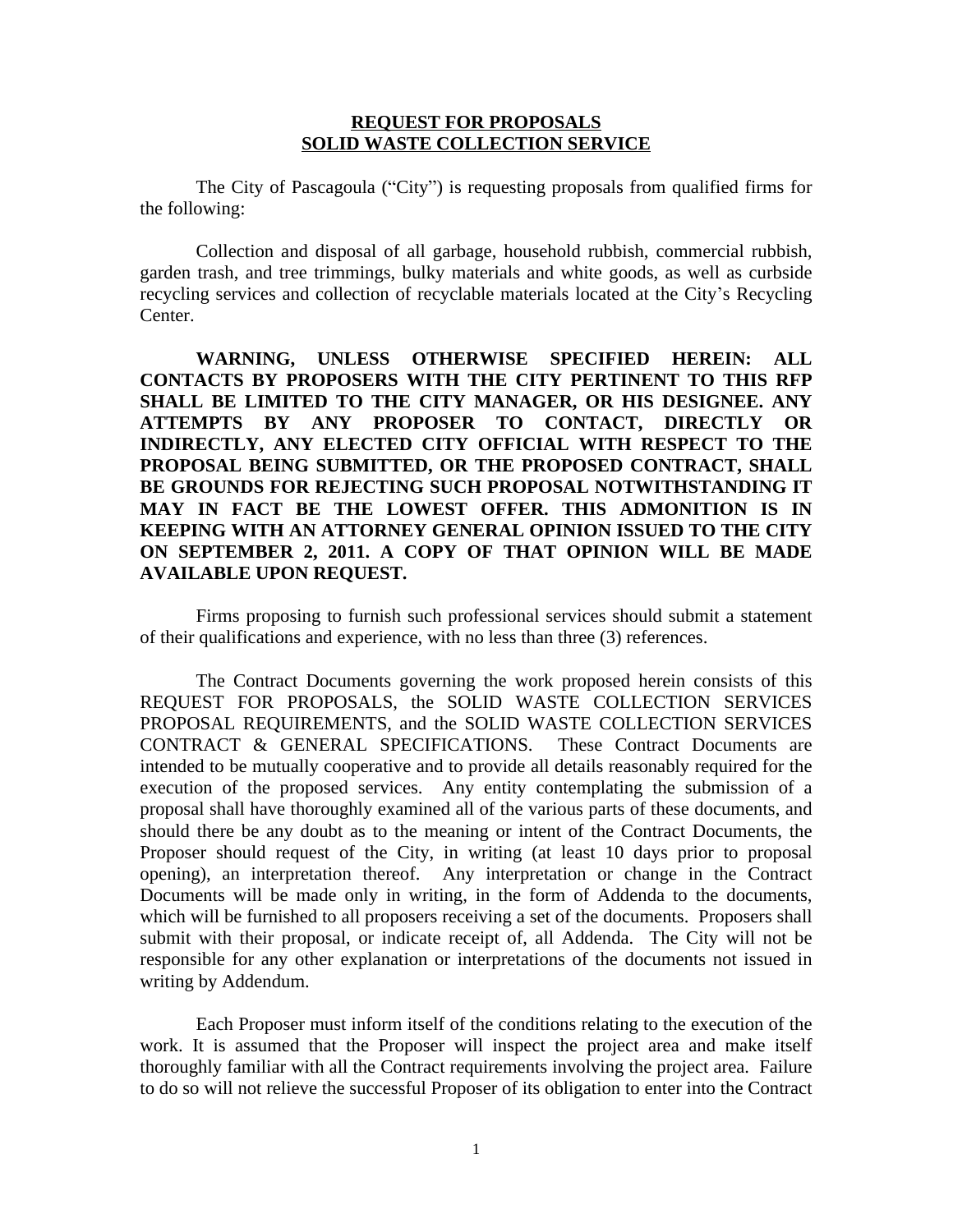and complete the contemplated work in strict accordance with the Contract Documents. It shall be the Proposer's obligation to verify for itself, and to its complete satisfaction, all information concerning project conditions.

Each Proposer shall inform itself of, and the Proposer awarded a contract shall comply with, federal, state, and local laws, statutes, and ordinances relative to the execution of the work. This requirement includes, but is not limited to, applicable regulations concerning minimum wage rates, nondiscrimination in the employment of labor, protection of the public and employee safety and health, environmental protection, the protection of natural resources, fire protection, burning and non-burning requirements, permits, fees, and similar subjects.

The Contract will be awarded on the basis of the lowest and best proposal. The City reserves the right to award the Contract to other than the lowest cost Proposer when, in the City's judgment, reasons exist to do so. Such reasons may include: (1) Proposer being in default on existing contracts, (2) Proposer being in litigation with one or more cities over contract performance, (3) Proposer having defaulted on previous contracts, (4) Proposer, or Proposer's management employees' past performance and experience with the City, and (5) Any reason permitted by Mississippi law. The above is not an inclusive list. Any proposal may be withdrawn prior to the opening of proposals. Proposers will be evaluated and ranked using criteria including, but not limited to, price, experience, references, location, and items (1-5) listed above. The City reserves the right to reject any or all proposals, and to waive any irregularities or formalities in this proposal process. A conditional or qualified proposal will not be accepted.

Before a Contract is awarded for the services contemplated herein, the City will conduct an investigation, as is necessary, to determine the performance record and ability of the apparent lowest responsible responsive qualified Proposer to perform the size and type of service specified under this Contract. Upon request, the Proposer shall submit such information as deemed necessary by the City to evaluate the Proposer's qualifications.

Proposer must satisfy itself regarding the accuracy of the estimated quantities or house-counts in the Proposed Fee Schedule by examination of the site and a review of the specifications including ADDENDA. After proposals have been submitted, the Proposer shall not assert that there was a misunderstanding concerning the quantities of service, or of the nature of the service to be done.

The Contract Documents contain the provisions required providing solid waste collection services. Information obtained from an officer, agent, or employee of the City, or any other person, shall not affect the risks or obligation assumed by the Proposer, or relieve it from fulfilling any of the conditions of the Contract. In case of failure of the Proposer to execute and submit the Agreement, or the Certificate of Insurance, the City may at its option determine the Proposer in default.